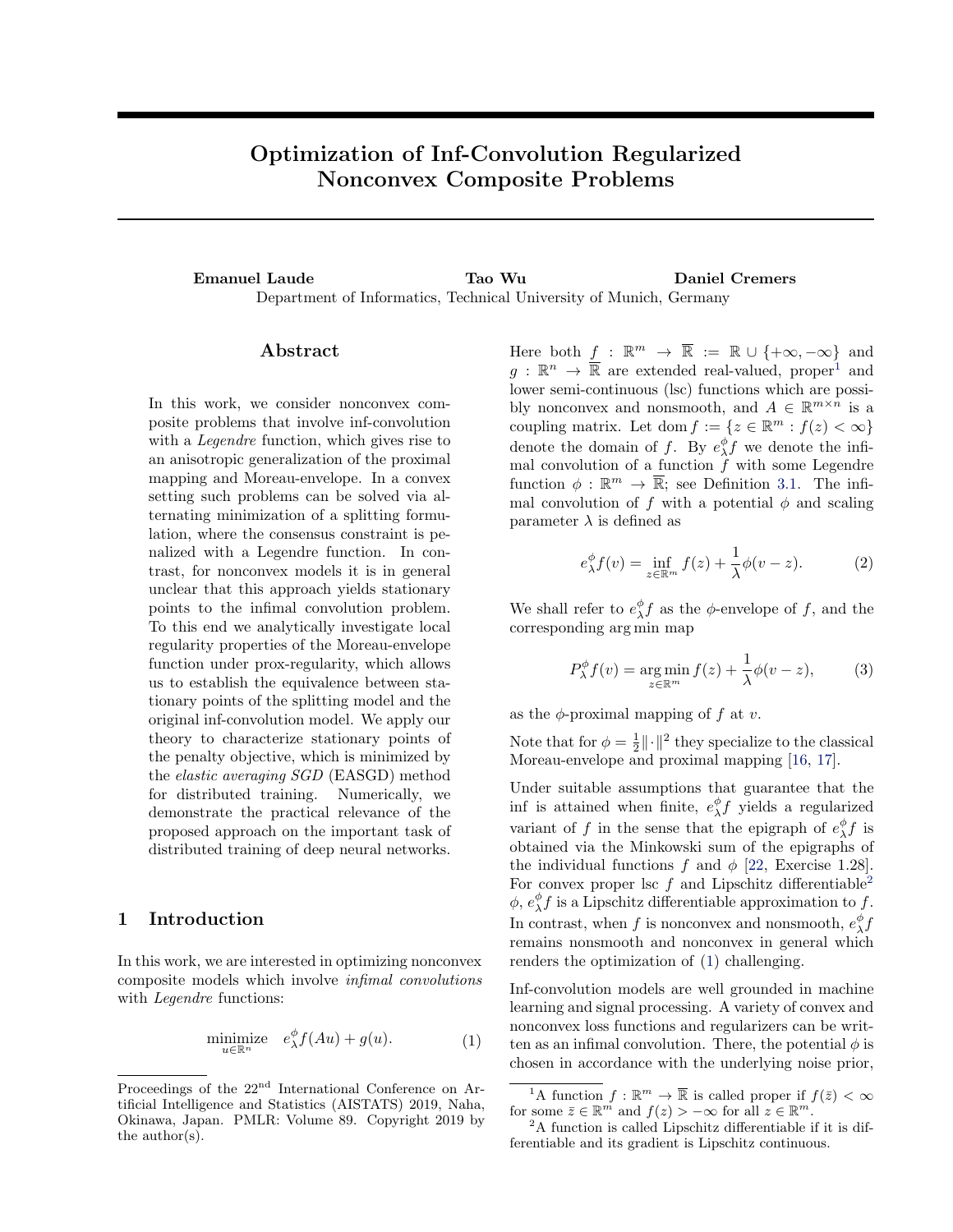<span id="page-1-0"></span>e.g., quadratic for Gaussian. In addition, benefits of inf-convolution regularization (with quadratic  $\phi$ ) have been observed empirically in neural network training in recent works [\[27,](#page-9-0) [8\]](#page-8-0).

#### 1.1 Motivation

To compute a stationary point of [\(1\)](#page-0-0), we resort to a splitting model

$$
\underset{u \in \mathbb{R}^n, \ z \in \mathbb{R}^m}{\text{minimize}} \ F(u, z) := f(z) + \frac{1}{\lambda} \phi(Au - z) + g(u),\tag{4}
$$

where the violation of the constraint  $Au = z$  is penalized with  $\phi$ . From Equation [\(2\)](#page-0-0) it can be seen that model (4) is equivalent to model [\(1\)](#page-0-0) in terms of global optima but in general not in terms of stationary points<sup>3</sup>. The splitting formulation  $(4)$  is amenable to alternating optimization, which, under mild assumptions, converges subsequentially to a stationarity point  $(\bar{u}, \bar{z})$  of F, satisfying the following conditions (assuming dom  $\phi$  is open):  $A\bar{u} - \bar{z} \in \text{dom }\phi, \bar{u} \in \text{dom }q,$  $\bar{z} \in \text{dom } f$ , and

$$
0 \in \partial g(\bar{u}) + \frac{1}{\lambda} A^{\top} \nabla \phi (A\bar{u} - \bar{z}), \tag{5a}
$$

$$
0 \in \partial f(\bar{z}) - \frac{1}{\lambda} \nabla \phi(A\bar{u} - \bar{z}). \tag{5b}
$$

Here  $\partial$  denotes the (limiting) subdifferential of a function, cf. Definition [4.1.](#page-3-0)

Meanwhile, in order for  $\bar{u}$  to qualify as a stationary point of the original problem [\(1\)](#page-0-0) it must satisfy

$$
0 \in \partial (e_{\lambda}^{\phi} f \circ A + g)(\bar{u}). \tag{6}
$$

When  $e^{\phi}_{\lambda} f$  is smooth around  $A\bar{u}$  and  $\bar{u} \in \text{dom } g$ , the stationarity condition (6) simplifies to

$$
0 \in A^{\top} \nabla e_{\lambda}^{\phi} f(A\bar{u}) + \partial g(\bar{u}), \tag{7}
$$

via [\[22,](#page-8-0) Exercise 8.8 (c)].

It is important to realize that conditions (5a)–(5b) do not imply (6) or (7) in general when f is nonconvex. This stands in stark contrast to the convex setting, where the stationarity condition (7) (for quadratic  $\phi =$  $\frac{1}{2} \|\cdot\|^2$ ) can be guaranteed via the well known gradient formula for the Moreau-envelope [\[22,](#page-8-0) Theorem 2.26]:

$$
\nabla e_{\lambda}^{\|\cdot\|^2/2} f(v) = \frac{1}{\lambda} (v - P_{\lambda}^{\|\cdot\|^2/2} f(v)).
$$
 (8)

To this end, note that (5b) resembles the necessary (and in the convex setting also sufficient) optimality

condition of the  $\phi$ -proximal mapping  $\bar{z} = P_{\lambda}^{\phi}(A\bar{u}).$ For this reason, a main focus of this work is to derive sufficient conditions that guarantee the *translation* of stationarity in the more general nonconvex setting for (nonquadratic)  $\phi$ , which ultimately boils down to the following implication:

(5b) 
$$
\Rightarrow \frac{1}{\lambda} \nabla \phi (A\bar{u} - \bar{z}) = \nabla e_{\lambda}^{\phi} f(A\bar{u}).
$$
 (9)

In this sense, the implication in (9) is a generalization of the gradient formula (8) for the the  $\phi$ -envelope.

#### 1.2 Contributions

Our contributions are summarized as follows:

- We consider an anisotropic generalization of the proximal mapping and Moreau-envelope [\[14,](#page-8-0) [26,](#page-9-0) [9\]](#page-8-0) induced by a Legendre function in the nonconvex setting. More precisely we establish local regularity properties of the envelope function and proximal mapping under prox-regularity, including a generalization of the well known gradient formula for the Moreau-envelope. The translation of stationarity is a consequence of this theory.
- We apply our theory to characterize stationary points of the model that is minimized by the elastic averaging SGD (EASGD) [\[27\]](#page-9-0) method for distributed training with anisotropic (i.e., nonquadratic) penalty functions. There, our theory can be invoked to obtain a robust measure of stationarity via the gradient of the Moreau-envelope.
- Numerically, we apply our algorithm to distributed training of deep neural networks and showcase merits of anisotropic inf-convolution potentials over standard quadratic in this context.

# 2 Related Work

Proximal mappings and Moreau-envelopes date back to the seminal papers of Moreau [\[16,](#page-8-0) [17\]](#page-8-0).

[\[14,](#page-8-0) [26,](#page-9-0) [9\]](#page-8-0) consider an anisotropic generalization of the proximal mapping which is obtained by replacing the quadratic penalty with a Legendre function and study its properties in a convex setting. [\[9\]](#page-8-0) relates the anisotropic proximal mapping to the Bregman proximal mapping (introduced in [\[7,](#page-8-0) [24\]](#page-8-0) and investigated in [\[3\]](#page-8-0)) via a generalization of Moreau's decomposition [\[16,](#page-8-0) [17\]](#page-8-0), which holds for convex functions. The Bregman prox and the anisotropic prox are different generalizations of the classical prox with complementary properties.

In the convex setting the Moreau-envelope has strong regularity properties such as Lipschitz differentiability. In the nonconvex setting the Moreau-envelope is

<sup>&</sup>lt;sup>3</sup>A stationary point  $(\bar{u}, \bar{z})$  of (4) is a point that satisfies the necessary first order optimality condition  $0 \in \partial F(\bar{u}, \bar{z}),$ cf. Fermat's rule generalized [\[22,](#page-8-0) Theorem 10.1]. When  $(\bar{u}, \bar{z}) \in \text{dom } F$  is feasible and  $\phi$  is continuously differentiable on dom  $\phi$  open,  $0 \in \partial F(\bar{u}, \bar{z})$  is implied by  $(5a)$ – $(5b)$ via [\[22,](#page-8-0) Exercise 8.8 (c) and Proposition 10.5].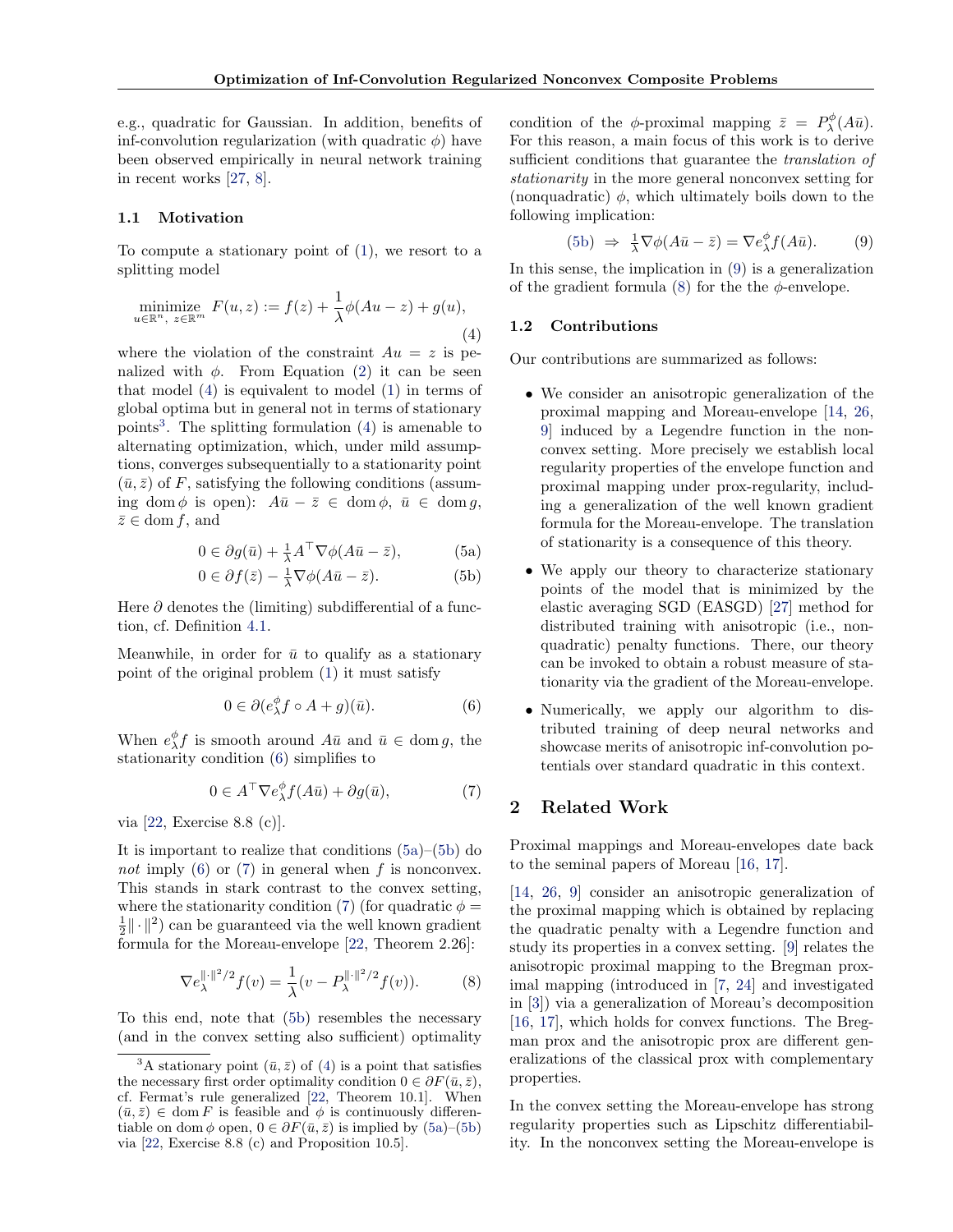<span id="page-2-0"></span>nonsmooth in general. In [\[19,](#page-8-0) [22\]](#page-8-0) the concept of proxregular functions is introduced, which allows the authors to (locally) recover some of the properties known from the convex setting: These include the (local) single-valuedness of the prox and (local) Lipschitz differentiability of the envelope.

In [\[15,](#page-8-0) [18\]](#page-8-0), prox-regularity is used to establish a local convergence result for alternating and averaged projections methods. Similar to this work but specialized to quadratic  $\phi$ , in [\[12\]](#page-8-0), prox-regularity is utilized to show a translation of stationarity for the model [\(1\)](#page-0-0) which is computationally resolved by multiblock ADMM.

More recently, in [\[10\]](#page-8-0) the gradient of the Moreauenvelope has been used as a stationarity measure in stochastic optimization methods.

Inf-convolution regularization has recently been utilized in neural network training [\[27,](#page-9-0) [8\]](#page-8-0): In [\[27\]](#page-9-0) the authors have considered the consensus training of deep neural networks by optimizing a relaxed consensus model of the form [\(4\)](#page-1-0) with quadratic  $\phi$ . Similar algorithms were later connected to partial differential equations [\[8\]](#page-8-0).

# 3 Anisotropic Proximal Mapping

In this section, we introduce the notion of Legendre functions that gives rise to an anisotropic generalization of the proximal mapping and Moreau-envelope investigated in the convex setting by [\[14,](#page-8-0) [26,](#page-9-0) [9\]](#page-8-0). We establish a sufficient condition for the well-definedness of the anisotropic prox (denoted as  $\phi$ -prox) and envelope (denoted as  $\phi$ -envelope) in the nonconvex setting, based on a generalized notion of prox-boundedness [\[22,](#page-8-0) Definition 1.23].

A proper convex lsc Legendre function is defined below according to [\[21,](#page-8-0) Section 26]. Here  $\partial \phi$  reduces to the classical convex subdifferential.

Definition 3.1 (Legendre function). The proper convex lsc function  $\phi : \mathbb{R}^m \to \overline{\mathbb{R}}$  is

- (i) essentially smooth, if the interior of the domain of  $\phi$  is nonempty, i.e. int dom  $\phi \neq \emptyset$ , and  $\phi$  is differentiable on int dom  $\phi$  such that  $\|\nabla \phi(w^{\nu})\| \rightarrow$  $\infty$  whenever  $w^{\nu} \to w \in b$ dry dom  $\phi$ ;
- (ii) essentially strictly convex, if  $\phi$  is strictly convex on every convex subset of dom  $\partial \phi := \{w \in \mathbb{R}^m :$  $\partial \phi(w) \neq \emptyset$ :
- (iii) Legendre, if  $\phi$  is both essentially smooth and essentially strictly convex.

Let  $\phi^*$  denote the convex conjugate of  $\phi$ . Then, Legendre functions have the following essential properties: **Lemma 3.2.** Let  $\phi : \mathbb{R}^m \to \overline{\mathbb{R}}$  be proper lsc convex and Legendre. Then  $\phi$  has the following properties:

- (i) dom  $\partial \phi = \text{int dom }\phi$ , [\[21,](#page-8-0) Theorem 26.1].
- (ii)  $\nabla \phi$  : int dom  $\phi \rightarrow$  int dom  $\phi^*$  is bijective with inverse  $\nabla \phi^*$  : int dom  $\phi^* \rightarrow \text{int dom }\phi$ with both  $\nabla \phi$  and  $\nabla \phi^*$  continuous on interval resp. int dom  $\phi^*$ , [\[21,](#page-8-0) Theorem 26.5].

Overall we will make the following (additional) assumptions on  $\phi$ :

- (A1)  $\phi : \mathbb{R}^m \to \overline{\mathbb{R}}$  is proper lsc convex and Legendre.
- (A2) dom  $\phi$  is open.
- (A3)  $\phi$  is twice continuously differentiable on int dom  $\phi$ with positive definite Hessian, i.e.,  $\nabla^2 \phi(w) \succ 0$ for any  $w \in \text{int dom } \phi$ .
- (A4)  $\phi$  is super-coercive, i.e.,  $\|\phi(w)\|/\|w\| \to \infty$  whenever  $\|w\| \to \infty$ .
- (A5)  $\phi(0) = 0$  and  $\nabla \phi(0) = 0$ .

(A2) ensures that  $\phi(w^{\nu}) \to \infty$ , whenever  $w^{\nu} \to w \in$ bdry dom  $\phi$ . In particular this allows us to utilize alternating gradient descent steps as updates in our al-gorithm, cf. Section [5.](#page-4-0) (A3) implies that  $\phi$  is "locally" strongly convex and Lipschitz differentiable in the sense of [\[4,](#page-8-0) Proposition 2.10]: For any compact and convex  $K \subset \text{dom }\partial \phi$ , there are constants  $\mu, \gamma > 0$ such that for any  $w_1, w_2 \in K$ :

$$
\phi(w_1) \ge \phi(w_2) + \langle \nabla \phi(w_2), w_1 - w_2 \rangle + \frac{\mu}{2} ||w_1 - w_2||^2,
$$
  

$$
||\nabla \phi(w_1) - \nabla \phi(w_2)|| \le \gamma ||w_1 - w_2||.
$$

Such functions are known under the term very strictly convex [\[4,](#page-8-0) Definition 2.8] which lie "strictly between the class of strongly convex and the class of strictly convex functions", [\[4,](#page-8-0) Remark 2.9]. (A4) is required later on in Section [4](#page-3-0) to show the translation of stationarity. (A5) is technically not required in our theory. However, it naturally leads to a smoothing which under prox-regularity preserves stationarity (see Corollary [5.1\)](#page-5-0).

Examples for such  $\phi$  include the scaled quadratic  $\phi(w) = w^{\top} Q w$  (with matrix Q symmetric positive definite) or a log-barrier function  $\phi(w) = -\log(1 - ||w||^2)$ . Further examples are provided in Section [6.](#page-6-0)

It is important to realize that for nonconvex  $f$  the well-definedness of the  $\phi$ -proximal mapping and envelope requires additional assumptions: More precisely, we shall guarantee that  $e_{\lambda}^{\phi} f$  is proper and  $P_{\lambda}^{\phi} f(v) \neq \emptyset$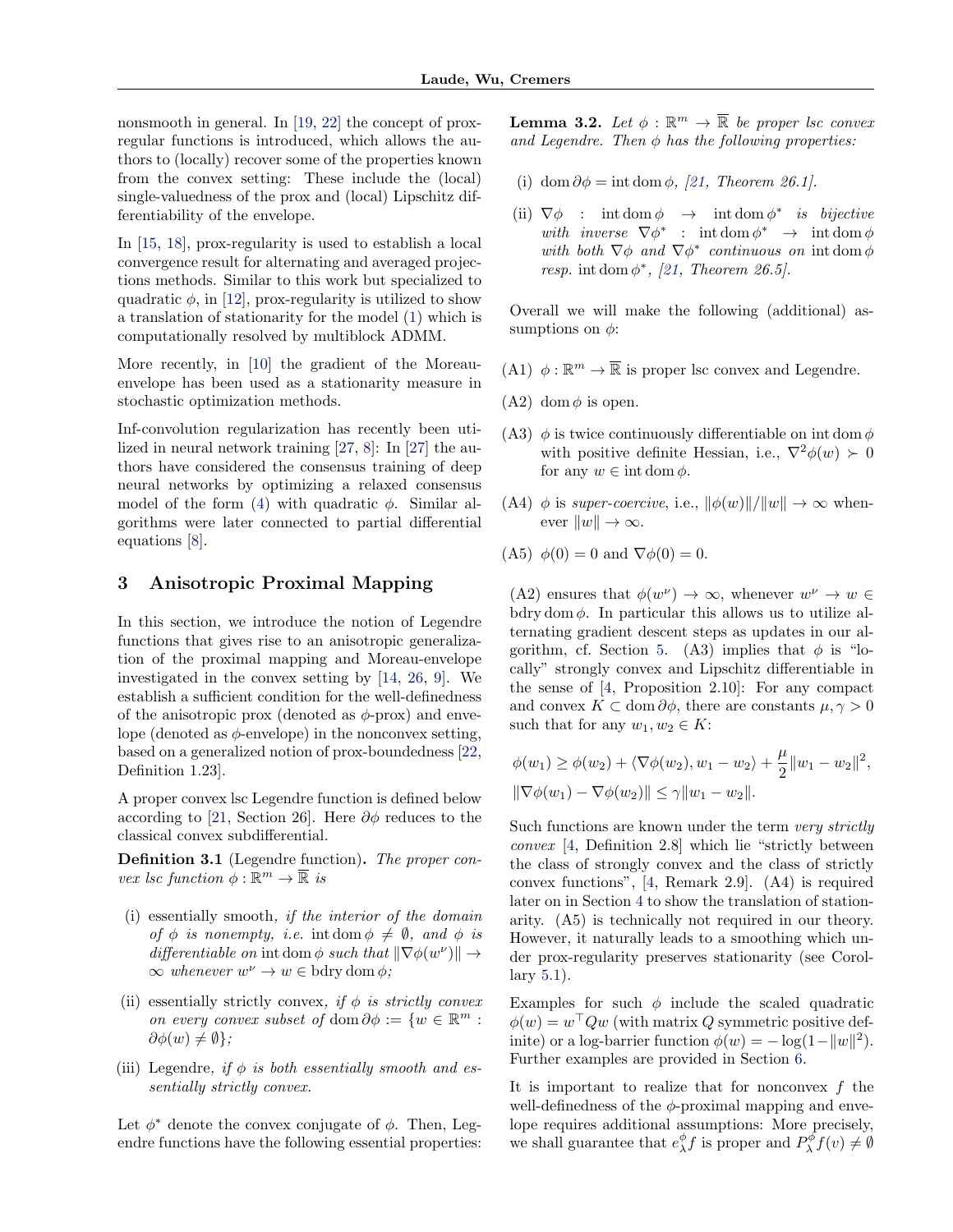<span id="page-3-0"></span>for any  $v \in \text{dom } e_{\lambda}^{\phi} f$ . In addition, this condition allows us to extract a continuity property for the  $\phi$ proximal mapping and envelope which is extensively needed later on to prove the desired translation of stationarity in Section 4:

**Definition 3.3** ( $\phi$ -prox-boundedness). We say  $f$  :  $\mathbb{R}^m \to \overline{\mathbb{R}}$  is  $\phi$ -prox-bounded if there exists  $\lambda > 0$  such that for any  $\bar{v} \in \mathbb{R}^m$  there exists  $\epsilon > 0$  and a constant  $\beta > -\infty$  such that

$$
e_{\lambda}^{\phi} f(v) \ge \beta \tag{10}
$$

for any v with  $\|v - \bar{v}\| \leq \epsilon$ . The supremum of the set of all such  $\lambda$  is the threshold  $\lambda_f$  of the  $\phi$ -proxboundedness.

When f is bounded from below it is  $\phi$ -prox-bounded with threshold  $\lambda_f = \infty$ . Notably, in the classical case (when  $\phi$  is quadratic) the definition can be made minimalistic, cf. [\[22,](#page-8-0) Definition 1.23]: It suffices to assume the existence of some  $\bar{v} \in \mathbb{R}^m$  so that  $e_{\lambda}^{\phi} f(\bar{v}) > -\infty$ .

Overall we summarize below the properties of  $\phi$ -prox and envelope under  $\phi$ -prox-boundedness that shall be used along our course in the next section.

**Lemma 3.4.** Let  $f : \mathbb{R}^m \to \overline{\mathbb{R}}$  be proper lsc and  $\phi$ prox-bounded with threshold  $\lambda_f > 0$ . Then for any  $\lambda \in$  $(0, \lambda_f)$ ,  $P_{\lambda}^{\phi} f$  and  $e_{\lambda}^{\phi} f$  have the following properties:

- (i)  $P^{\phi}_{\lambda} f(v) \neq \emptyset$  is compact for all  $v \in \text{dom } e^{\phi}_{\lambda} f =$  $\text{dom } f + \text{dom } \phi, \text{ whereas } P^{\phi}_{\lambda} f(v) = \emptyset \text{ for } v \notin$ dom  $e_{\lambda}^{\phi}f$ .
- (ii) The  $\phi$ -envelope  $e_{\lambda}^{\phi}f$  is continuous relative to dom  $e_{\lambda}^{\phi}f$ .
- (iii) For any sequence  $v^{\nu} \rightarrow \bar{v}$  contained in dom  $e^{\phi}_{\lambda} f$ and  $z^{\nu} \in P^{\phi}_{\lambda} f(v^{\nu})$  we have  $\{z^{\nu}\}_{\nu \in \mathbb{N}}$  is bounded and all its cluster points  $\bar{z}$  lie in  $P_{\lambda}^{\phi} f(\bar{v})$ .

#### 4 Translation of Stationarity

In this section we prove the translation of stationarity, see [\(9\)](#page-1-0), under prox-regularity: We emphasize that it is a major concern of the splitting approach in the nonconvex setting to justify whether solving the splitting model [\(4\)](#page-1-0) guarantees solving the original model [\(1\)](#page-0-0), both in terms of stationarity.

To this end we recall the definitions of the regular and the limiting subdifferential according to [\[22,](#page-8-0) Definition 8.3].

**Definition 4.1** (subdifferential). Let  $f : \mathbb{R}^m \to \overline{\mathbb{R}}$  and  $\bar{z} \in \text{dom } f$  be given. For  $y \in \mathbb{R}^m$ , we say

(i) y is a regular subgradient of f at  $\overline{z}$ , written  $y \in$  $\widehat{\partial} f(\bar{z}), \; \text{if}$ 

$$
\liminf_{\substack{z\to \bar z\\ z\neq \bar z}} \frac{f(z)-f(\bar z)-\langle y,z-\bar z\rangle}{\|z-\bar z\|}\geq 0.
$$

We refer to the set  $\widehat{\partial} f(\bar{z})$  as the regular subdifferential of  $f$  at  $\overline{z}$ .

(ii)  $y$  is a (limiting) subgradient of  $f$  at  $y$ , written  $y \in \partial f(\bar{z})$ , if there exist  $z^{\nu} \to \bar{z}$  with  $f(z^{\nu}) \to$  $f(\bar{z})$  and  $y^{\nu} \in \partial f(z^{\nu})$  with  $y^{\nu} \to y$ . We refer to the set  $\partial f(\bar{z})$  as the (limiting) subdifferential of f at  $\bar{z}$ .

We remark that for  $f$  convex, both the regular and the limiting subdifferential coincide with the classical convex subdifferential, [\[22,](#page-8-0) Proposition 8.12].

Next, we define prox-regularity of functions, according to [\[22,](#page-8-0) Definition 13.27]:

Definition 4.2 (prox-regularity of functions). Assume  $f: \mathbb{R}^m \to \overline{\mathbb{R}}$  is lsc and finite at  $\overline{z} \in \mathbb{R}^m$ . We say f is prox-regular at  $\overline{z}$  for  $\overline{y} \in \partial f(\overline{z})$  if there exist  $\epsilon > 0$  and  $r \geq 0$  such that for all  $||z' - \bar{z}|| < \epsilon$ 

$$
f(z') \ge f(z) + \langle y, z' - z \rangle - \frac{r}{2} ||z' - z||^2, \qquad (11)
$$

whenever  $||z - \bar{z}|| < \epsilon$ ,  $f(z) - f(\bar{z}) < \epsilon$ ,  $y \in \partial f(z)$ ,  $||y - \bar{y}|| < \epsilon$ . When this holds for all  $\bar{y} ∈ ∂f(z)$ , f is said to be prox-regular at  $\bar{z}$ .

Prox-regularity is a local property in nature. Examples for (everywhere) prox-regular functions include: (i) proper, (weakly) convex, lsc functions; (ii)  $\mathcal{C}^2$ functions; and (iii) indicator functions of  $\mathcal{C}^2$ -manifolds [\[19,](#page-8-0) [22\]](#page-8-0). For further examples we refer to [\[19,](#page-8-0) [22\]](#page-8-0).

Based on prox-regularity and  $\phi$ -prox-boundedness, we now extend [\[22,](#page-8-0) Proposition 13.37] to  $P_{\lambda}^{\phi} f$  and  $e_{\lambda}^{\phi} f$  in our context (see Theorem 4.3) and eventually derive the translation of stationarity as desired (see Corollary [4.4\)](#page-4-0). As a key ingredient in the proof of Theorem 4.3 we may invoke the generalized implicit function theorem [\[20,](#page-8-0) Theorem 2.1] [\[11,](#page-8-0) Theorem 2B.5] to assert  $P_{\lambda}^{\phi} f$  is locally a single-valued, Lipschitz map.

**Theorem 4.3.** Let  $f : \mathbb{R}^m \to \overline{\mathbb{R}}$  proper lsc and  $\phi$ -proxbounded with threshold  $\lambda_f$ . Let  $\bar{v} \in \bar{z} + \text{dom }\phi$ . Then for any  $\lambda \in (0, \lambda_f)$  sufficiently small and f finite and prox-regular at  $\bar{z}$  for  $\bar{y} \in \partial f(\bar{z})$  with

$$
\bar{y} = \frac{1}{\lambda} \nabla \phi(\bar{v} - \bar{z})
$$

the following statements hold true: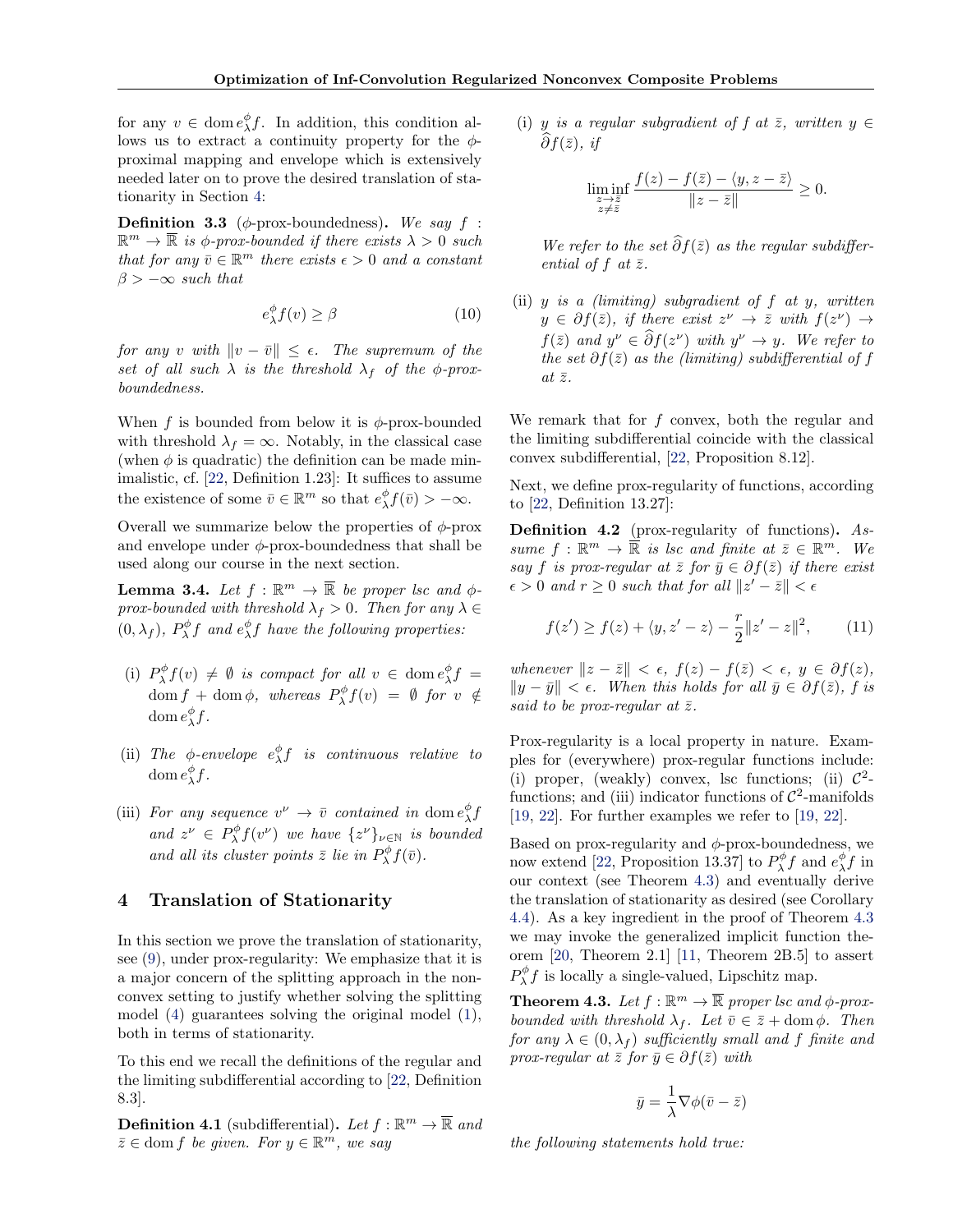<span id="page-4-0"></span>(i)  $P_\lambda^\phi f$  is a singled-valued, Lipschitz map near  $\bar{v}$ such that  $\bar{z} = P^{\phi}_{\lambda} f(\bar{v})$  and

$$
P_{\lambda}^{\phi} f(v) = (I + \nabla \phi^* \circ \lambda T)^{-1}(v), \qquad (12)
$$

where  $T$  is the f-attentive  $\epsilon$ -localization of  $\partial f$  near  $(\bar{z}, \bar{y}),$  i.e. the set-valued mapping  $T : \mathbb{R}^m \rightrightarrows \mathbb{R}^m$ defined by  $T(z) := \{y \in \partial f(z) : ||y - \bar{y}|| < \epsilon\}$  if  $||z - \bar{z}|| < \epsilon$  and  $f(z) < f(\bar{z}) + \epsilon$ , and  $T(z) := \emptyset$ otherwise.

(ii)  $e^{\phi}_{\lambda} f$  is Lipschitz differentiable around  $\bar{v}$  with

$$
\nabla e_{\lambda}^{\phi} f(v) = \frac{1}{\lambda} \nabla \phi(v - z). \tag{13}
$$

Proof. We provide a short proof sketch for part (i). For a detailed proof of part (i) and part (ii) we refer to the supplements.

(i) Using the definition of prox-regularity, the assumptions in the theorem and the continuity property of the prox from Lemma [3.4](#page-3-0) (which holds under  $\phi$ -prox-boundedness) it can be proven that for some  $\lambda \in (0, \lambda_f)$  sufficiently small for any ξ sufficiently near 0 we have  $\xi \in T(z) - \frac{1}{\lambda} \nabla \phi(\bar{v} - z)$ , for some  $z$  near  $\bar{z}$ . Furthermore, using the definition of proxregularity and Assumption (A3), it can be shown that  $T - \frac{1}{\lambda} \nabla \phi(\bar{v} - \cdot)$  is strongly monotone.

This implies that  $\xi \mapsto (T - \frac{1}{\lambda} \nabla \phi(\bar{v} - \cdot))^{-1} (\xi)$  is a single-valued, Lipschitz map in a neighborhood of 0 such that  $(T - \frac{1}{\lambda} \nabla \phi(\bar{v} - \cdot))^{-1} (0) = \bar{z}$ . Invoking the generalized implicit function theorem [\[11,](#page-8-0) Theorem 2B.7, we assert that  $v \mapsto P_{\lambda}^{\phi} f(v) =$  $(T - \frac{1}{\lambda} \nabla \phi(v - \cdot))^{-1}$  (0) is a single-valued, Lipschitz map in a neighborhood of  $\bar{v}$  such that  $\bar{z} = P^{\phi}_{\lambda} f(\bar{v})$ .

As an immediate consequence of the above theorem, the implication in [\(9\)](#page-1-0) holds true and the translation of stationarity is attained under prox-regularity.

**Corollary 4.4** (translation of stationarity). Let  $(\bar{u}, \bar{z})$ be a stationary point for the splitting model [\(4\)](#page-1-0) satisfying  $A\bar{u} - \bar{z} \in \text{dom }\phi, \ \bar{u} \in \text{dom }g, \ \bar{z} \in \text{dom }f \ \text{and}$ conditions [\(5a\)](#page-1-0)–[\(5b\)](#page-1-0). Let  $f : \mathbb{R}^m \to \overline{\mathbb{R}}$  be  $\phi$ -proxbounded with threshold  $\lambda_f$  and prox-regular at  $\bar{z}$  for  $\bar{y} := \frac{1}{\lambda} \nabla \phi(A\bar{u} - \bar{z}).$  Then, for  $\lambda \in (0, \lambda_f)$  sufficiently small, the stationarity condition  $(7)$  is fulfilled, i.e.,  $\bar{u}$ is a stationary point for the inf-convolution model [\(1\)](#page-0-0).

*Proof.* Invoking Theorem [4.3](#page-3-0) with  $(\bar{z}, \frac{1}{\lambda} \nabla \phi (A\bar{u} (\bar{z})$ ) and  $\lambda \in (0, \lambda_f)$  sufficiently small, we obtain  $A^{\top} \nabla e_{\lambda}^{\phi} f(A\bar{u}) = \frac{1}{\lambda} A^{\top} \nabla \phi(A\bar{u} - \bar{z}).$  In combination with [\(5a\)](#page-1-0), this yields  $0 \in A^{\top} \nabla e_{\lambda}^{\phi} f(A\bar{u}) + \partial g(\bar{u}).$ Since  $e^{\phi}_{\lambda} f$  is continuously differentiable around  $A \bar{u}$  and  $\bar{u} \in \text{dom } g$ , this implies [\(7\)](#page-1-0) due to [\[22,](#page-8-0) Exercise 8.8 (c)].  $\Box$ 

### 5 Application to Distributed Training

In this section, we present a stochastic alternating minimization scheme (Algorithm [1\)](#page-5-0) tailored to distributed empirical risk minimization in [\(15\)](#page-5-0). As an interesting special case, we consider scenarios where all workers have access to the entire training set and the method specializes to elastic averaging SGD (EASGD) [\[27\]](#page-9-0).

#### 5.1 Inexact Alternating Minimization

For the optimization of the splitting problem [\(4\)](#page-1-0) one typically resorts to alternating minimization where the variables  $u$  and  $z$  are updated as:

$$
u^{t+1} \in \underset{u \in \mathbb{R}^n}{\text{arg min }} g(u) + \frac{1}{\lambda} \phi(Au - z^t), \qquad (14a)
$$

$$
z^{t+1} \in \underset{z \in \mathbb{R}^m}{\text{arg min}} \ \frac{1}{\lambda} \phi(Au^{t+1} - z) + f(z). \tag{14b}
$$

Such a scheme is known as the Gauss-Seidel or block coordinate descent method and has been investigated in a general setting by, e.g., [\[2,](#page-8-0) [5,](#page-8-0) [25\]](#page-8-0).

In our case we regard alternating minimization as a generic scheme where the subproblems (in particular the z-update) may be solved approximately (e.g., by replacing the function with a surrogate) as long as convergence to a stationary point of the splitting problem can be guaranteed. Then, the translation of stationarity from Corollary 4.4 applies under prox-regularity.

For instance, the vanilla Gauss-Seidel method can be extended with a proximal regularization as in [\[1\]](#page-8-0). When  $\phi$  is Lipschitz differentiable, the coupling term  $\phi(Au - z)$  can be replaced by a proximal linearization in z (resp. u) at  $z^t$  (resp.  $u^t$ ), so that the updates become proximal gradient steps on  $F$  as in proximal alternating linearized minimization (PALM) [\[6\]](#page-8-0).

Alternating minimization can also incorporate stochastic gradient updates, as described in the next subsection.

### 5.2 Stochastic Alternating Minimization for Distributed Training

In distributed learning, a set of M workers collaborates on the training of a model parameterized by consensus weights  $u$ . To this end, with access to a prescribed subset (indexed by  $\mathcal{I}_i$ ) of the full training set (indexed by  $\mathcal{I}$ ), each individual worker trains its local copy  $z_i$  of the model parameters  $u$  under a (relaxed) consensus constraint  $u = z_i$ . As a consequence, all workers can update their copies in parallel.

In terms of the model [\(4\)](#page-1-0), this is formulated as follows.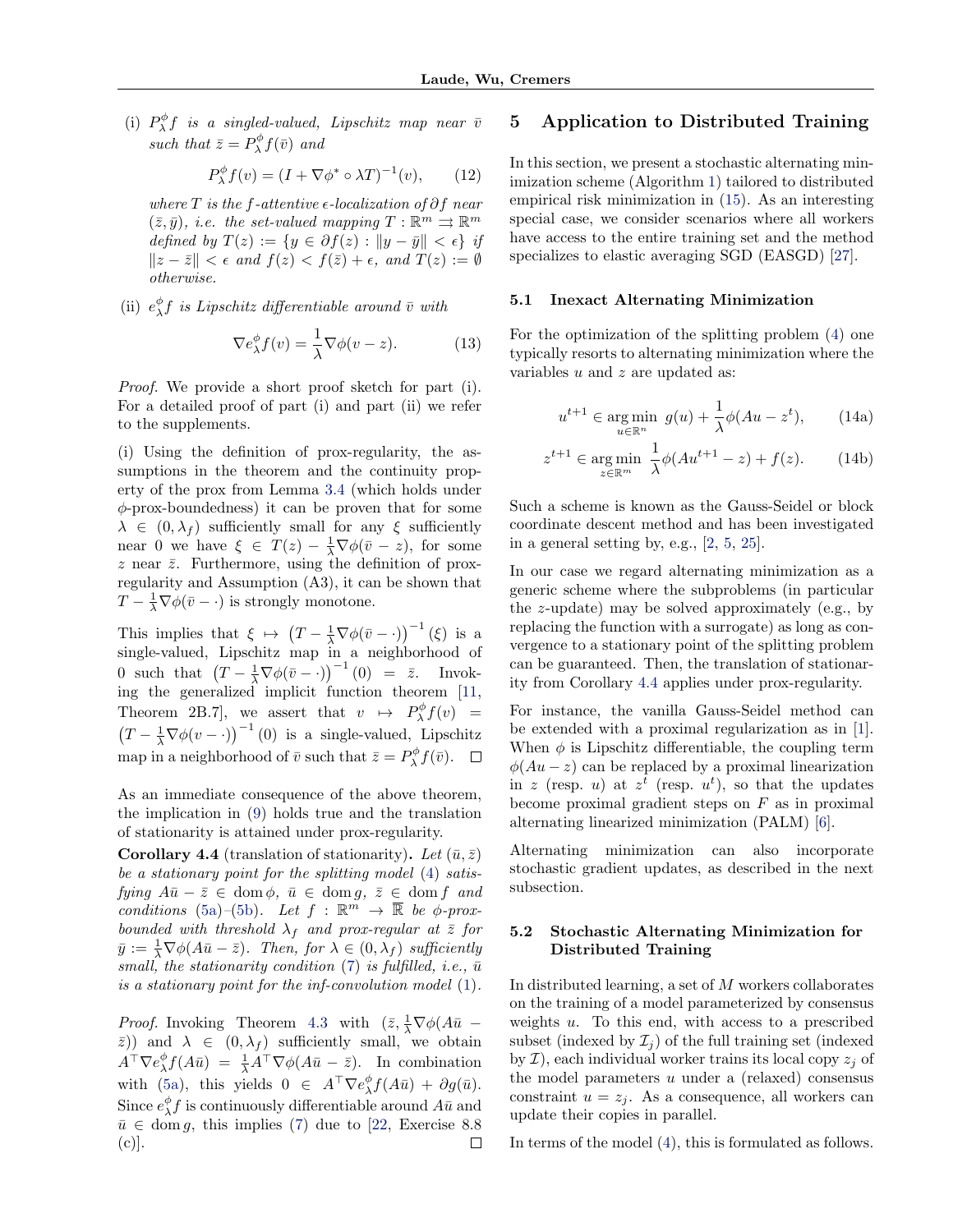<span id="page-5-0"></span>For the remainder of this section let  $f : \mathbb{R}^{nM} \to \mathbb{R}$  with

$$
f(z) = \sum_{j=1}^{M} f_j(z_j)
$$

be a separable sum of (regularized) continuously differentiable empirical risks  $f_j : \mathbb{R}^n \to \mathbb{R}$ , each assigned to worker j. More specifically each  $f_i$  is defined as

$$
f_j(z_j) = \frac{1}{|\mathcal{I}_j|} \sum_{i \in \mathcal{I}_j} \ell(h_i, H(x_i; z_j)) + R(z_j),
$$

for training pairs  $(x_i, h_i)_{i \in \mathcal{I}_j}$ , some prediction function  $H(\cdot; z)$  parameterized by weights z, a loss function  $\ell(\cdot, \cdot)$  and a regularizer R. Furthermore, let  $g := 0$ and  $A := [I, \dots, I]^\top \in \mathbb{R}^{(nM)\times n}$ , and set the Legendre penalty as

$$
\phi(w) := \sum_{j=1}^M \widehat{\phi}(w_j)
$$

which is separable over the copies  $w_i$ . Overall model [\(4\)](#page-1-0) then reads:

$$
\min_{u,(z_j)_{j=1}^M \in \mathbb{R}^n} F(u,z) = \sum_{j=1}^M f_j(z_j) + \frac{1}{\lambda} \widehat{\phi}(u-z_j), \tag{15}
$$

where  $\hat{\phi}(u - z_i)$  loosely enforces the consensus constraint  $u = z_i$ .

The stochastic instance of the alternating minimization scheme is formulated in Algorithm 1 below. Notably, Algorithm 1 specializes to EASGD [\[27\]](#page-9-0) in the isotropic case, i.e. when  $\phi$  is quadratic and all workers have access to the entire training set  $\mathcal{I}$ , i.e.  $\mathcal{I}_j = \mathcal{I}$ .

Algorithm 1 Stochastic Alternating Linearized Minimization

1: for all  $t = 1, 2, ...$  do

2: Choose proper step sizes 
$$
\sigma_t
$$
,  $\tau > 0$ .

- 3:  $u^{t+1} = u^t \tau A^\top \nabla \phi (Au^t z^t).$
- 4: Draw a sample of the random variable  $\xi^t$ .
- 5: Compute  $\Delta(z^t; \xi^t)$  as an unbiased estimate of the gradient of  $f + \frac{1}{\lambda} \phi(Au^{t+1} - \cdot)$  at  $z^t$ .
- $6:$  $t+1 = z^t - \sigma_t \Delta(z^t; \hat{\xi}^t).$
- 7: end for

To obtain an unbiased estimate of the gradient  $\nabla_z F(u^{t+1}, z^t)$  of  $F(u^{t+1}, \cdot) = f + \frac{1}{\lambda} \phi(Au^{t+1} - \cdot)$  at  $z^t$ , worker *j* samples a uniformly random minibatch  $\mathcal{B}_j^t$ from  $\mathcal{I}_j$ , and computes the standard stochastic gradient,

$$
\delta_j^t = \frac{1}{|\mathcal{B}_j^t|} \sum_{i \in \mathcal{B}_j^t} \nabla(\ell(h_i, H(x_i; \cdot)))(z_j^t). \tag{16}
$$

Then we may define  $\Delta(z^t; \xi^t) := (\Delta_j(z_j^t; \xi_j^t))_{j=1}^M$  for

$$
\Delta_j(z_j^t; \xi_j^t) = \delta_j^t + \nabla R(z_j^t) - \frac{1}{\lambda} \nabla \phi(u^t - z_j^t). \tag{17}
$$

The u-update in Algorithm 1 combines the current model parameters  $z_j^t$  of the workers into a consensus model  $u^{t+1}$ . Notably, for the isotropic case and the particular choice  $\tau = 1/M$ , the consensus update reduces to the arithmetic mean of the copies  $z_j^t$ .

As a main difference to EASGD, for general  $\phi$  the uupdate can be regarded as a more general form of averaging. For instance, for the non-admissible choice  $\phi = \|\cdot\|_1$ , it is well known that minimization of F w.r.t. *u* yields the (componentwise) median.

A convergence proof for the stochastic method is beyond the scope of the paper. Instead we focus on the characterization of the stationary points  $(\bar{u}, \bar{z})$ , that the algorithm attempts to find.

Invoking the translation of stationarity reveals that the solution  $\bar{u}$  is stationary w.r.t. the sum of  $\phi$ -envelopes  $\sum_{j=1}^{M} e_{\lambda}^{\phi} f_j$ . If furthermore all workers can sample from the entire training set  $\mathcal{I}$ , i.e.,  $\mathcal{I}_j = \mathcal{I}$  and therefore all  $f_i = \overline{f}$  are equal, perfect consensus  $\overline{u} = \overline{z}_i$  holds at stationary points for some finite penalty parameter  $1/\lambda > 0$ , which translates to a stationary point of the unregularized problem  $\min_u \hat{f}(u)$  satisfying  $0 \in \partial \hat{f}(\bar{u})$ . This is not trivial as the workers may follow different paths to different stationary points if not coupled tightly (due to stochasticity). In addition, our theory shows that the  $\phi$ -envelope is Lipschitz differentiable at  $\bar{u}$  and  $\nabla e_{\lambda}^{\phi} \hat{f}(\bar{u}) = 0$ , implying that whenever  $u^{\nu} \to \bar{u}$ it holds that  $\|\nabla e_{\lambda}^{\phi}\hat{f}(u^{\nu})\| \to 0$ . The gradient norm of the  $\phi$ -envelope may thus serve as a measure of stationarity, more robust compared to dist $(0, \partial \hat{f}(u^{\nu})) \rightarrow 0$ , see [\[10\]](#page-8-0). All of these properties are formally stated in the following corollary.

Corollary 5.1. Let  $(\bar{u}, \bar{z})$  be a stationary point for the splitting model (15) satisfying  $\bar{u} - \bar{z}_j \in \text{dom} \,\phi$  and conditions [\(5a\)](#page-1-0)–[\(5b\)](#page-1-0). If  $f : \mathbb{R}^m \to \overline{\mathbb{R}}$  is prox-regular at  $\bar{z}$  for  $\bar{y} = \frac{1}{\lambda} \nabla \phi (A\bar{u} - \bar{z})$  and  $\phi$ -prox-bounded with threshold  $\lambda_f$ , then for  $\lambda \in (0, \lambda_f)$  sufficiently small,  $\bar{u}$ is a stationary point of  $\sum_{j=1}^M e_\lambda^{\phi} f_j$ , i.e.,  $\sum_{j=1}^M e_\lambda^{\phi} f_j$  is Lipschitz differentiable around  $\bar{u}$  and

$$
\sum_{j=1}^{M} \nabla e_{\lambda}^{\widehat{\phi}} f_j(\bar{u}) = 0.
$$

If in addition  $\mathcal{I}_j = \mathcal{I}$  for all  $1 \leq j \leq M$  and therefore  $f_j = \hat{f}$  the stationarity condition reduces to

$$
0 = \nabla e_{\lambda}^{\widehat{\phi}} \widehat{f}(\bar{u}),
$$

and it holds that,  $\bar{u} = \bar{z}_i$  for all j and  $0 \in \partial \hat{f}(\bar{u})$ .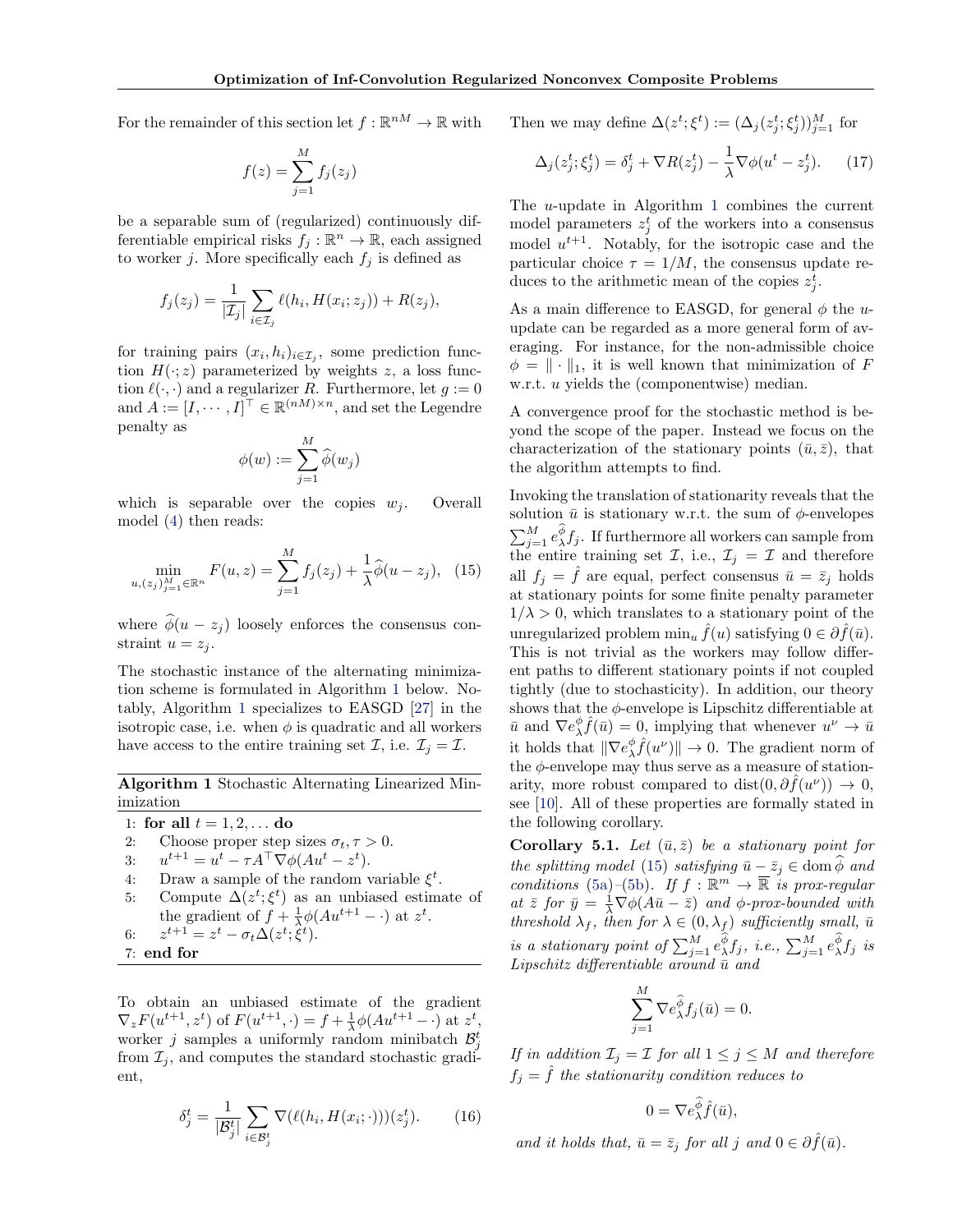<span id="page-6-0"></span>

Figure 1: Convergence plots for stochastic distributed training with Algorithm [1](#page-5-0) and classical Nesterov momentum SGD on MNIST for 4 workers (upper row) and 8 workers (lower row). In the 4 workers setting each worker completes 50 epochs. In the 8 worker setting each worker completes 10 epochs. In both cases our method is run with a learning rate of  $\tau = 0.005$ , much higher than the highest one possible with SGD (for  $\tau = 8 \cdot 10^{-4}$  mSGD already becomes unstable). For all algorithms the batch-size is 20.

Proof. The first part of the corollary follows directly from Corollary [4.4](#page-4-0) and the special structure of  $A, f, g$ and  $\phi$ . For the second part we invoke Theorem [4.3](#page-3-0) (i) and obtain that for some  $\lambda > 0$ , sufficiently small  $P_{\lambda}^{\phi} \hat{f}$ is single-valued at  $\bar{u}$  and that  $\bar{z}_j = P_\lambda^{\phi} \hat{f}(\bar{u})$ , showing that all  $\bar{z}_j$ 's are equal. From [\(5a\)](#page-1-0) it follows that

$$
0 = A^{\top} \nabla \phi (A \bar{u} - \bar{z}) = M \nabla \widehat{\phi} (\bar{u} - P_{\lambda}^{\phi} \widehat{f}(\bar{u})).
$$

By Assumptions (A1), (A5) and Lemma [3.2](#page-2-0) we have  $\nabla \widehat{\phi}(w) = 0$  if and only if  $w = 0$ , and therefore  $\bar{u} =$  $\bar{z}_j$  and  $\bar{y}_j = 0$ . From [\(5b\)](#page-1-0) we know  $0 \in \partial \hat{f}(\bar{z}_j) =$  $\partial f(\bar{u})$ .  $\Box$ 

#### 6 Numerical Experiments

In the experiments we consider the stochastic distributed training of a deep neural network with Algorithm [1](#page-5-0) where all workers have access to the entire training set, i.e.  $\mathcal{I}_j = \mathcal{I}$  for all j in terms of the

model [\(15\)](#page-5-0). More precisely, we report comparisons of different choices of potentials. We manually set  $\widehat{\phi}$  as

$$
\widehat{\phi}(w_j) := \sum_{l=1}^{L} \widehat{\widehat{\phi}}\left(\frac{w_{jl}}{\eta}\right),\tag{18}
$$

where  $\eta$  is a scaling parameter (in addition to  $\lambda$ ), and  $l$  indexes the (learnable) layers. The different choices of  $\phi$  are summarized in Table [2.](#page-7-0) Since both the logand tan-potentials have bounded domains, we incorporate a line search in our algorithm to ensure that the iterates stay feasible. Note that cubic does not satisfy Assumption (A3) as its Hessian is 0 at 0. Yet we include it in our numerical evaluation.

We apply a variant of our Algorithm [1](#page-5-0) with constant step size, that in addition incorporates Nesterov mo-mentum [\[23\]](#page-8-0) in the SGD updates of the  $z_j$ . Note that for  $\phi := \frac{1}{2} || \cdot ||^2$  this algorithm specializes to the synchronous EASGD, resp. mEASGD [\[27\]](#page-9-0).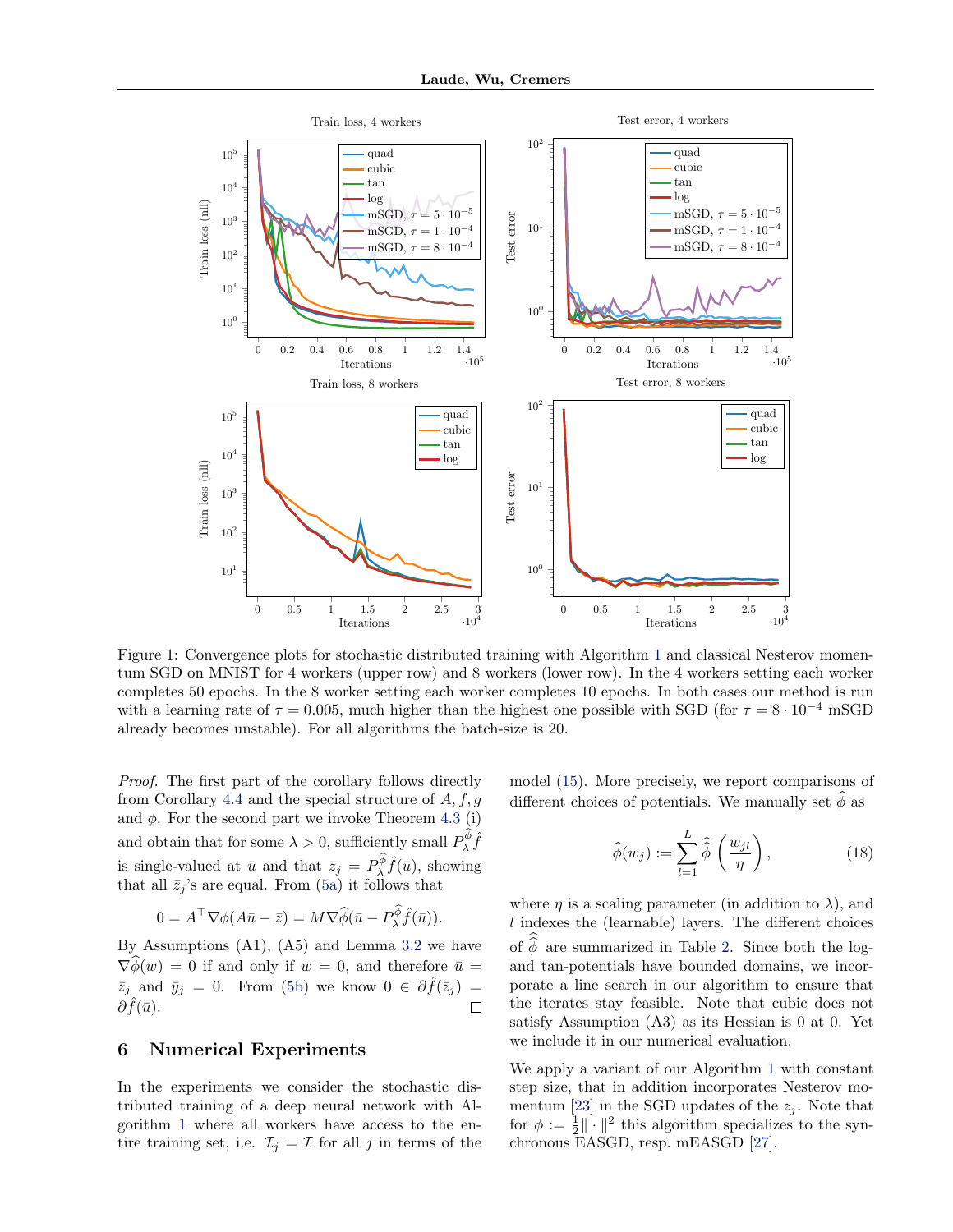<span id="page-7-0"></span>Table 1: Comparison of different potentials on the stochastic consensus training of a deep neural network on MNIST. Results after 30, 000 iterations, so that each of the 4 workers completes 10 epochs with batch size 20. For each potential we report the best values in performance over all configurations. Our evaluation suggests that quadratic is not the best smoothing potential in general.

| Φ            | Objective | Train Loss (nll) | Train Error | Test Loss (nll) | Test Error |
|--------------|-----------|------------------|-------------|-----------------|------------|
| quad, $[27]$ | 2.49      | 2.47             | $0.00\%$    | 294.12          | $0.65\%$   |
| cubic        | 7.44      | 6.87             | $0.00\%$    | 231.42          | $0.56\%$   |
| tan          | 0.90      | 0.83             | $0.00\%$    | 300.84          | $0.62\%$   |
| tan-sep      | 0.91      | 0.87             | $0.00\%$    | 306.91          | $0.64\%$   |
| log          | 2.36      | 2.35             | $0.00\%$    | 299.60          | $0.64\%$   |
| $log$ -sep   | 2.46      | 2.44             | $0.00\%$    | 299.82          | $0.67\%$   |

Table 2: Choices for  $\phi$ . To ensure that cubic satisfies Assumption (A3) a small quadratic may be added.

| acronyms   | $\widehat{\widehat{\phi}}$    | ≈<br>dom $\phi$                       |
|------------|-------------------------------|---------------------------------------|
| quad       | $\ \cdot\ ^2$                 | $\mathbb{R}^m$                        |
| cubic      | $\ \cdot\ _3^3$               | $\mathbb{R}^m$                        |
| tan        | $tan(   \cdot   ^2)$          | $\{w:   w   < \sqrt{\frac{\pi}{2}}\}$ |
| tan-sep    | $\sum_i \tan((\cdot)^2_i)$    | $\{w:  w_i  < \sqrt{\frac{\pi}{2}}\}$ |
| log        | $-\log(1 -    \cdot   ^2)$    | $\{w:   w   < 1\}$                    |
| $log$ -sep | $\sum_i -\log(1-(\cdot)_i^2)$ | $\{w:  w_i  < 1\}$                    |

We report results of the training of a classifier on the MNIST dataset resorting to the standard LeNet-5 CNN architecture [\[13\]](#page-8-0) given as

 $Conv_{20,5,1} \rightarrow \text{ReLU} \rightarrow \text{Pool}_{2,2} \rightarrow \text{Conv}_{50,5,1}$  $\rightarrow$  ReLU  $\rightarrow$  Pool<sub>2,2</sub>  $\rightarrow$  FC  $\rightarrow$  Softmax

In Table 1 we compare different potentials  $\phi$ . To this end we perform a grid search over different learning rates  $\sigma = \tau \in \{0.001, 0.005\}$ , momentum parameters  $\kappa \in \{0.9, 0.99\}$ , and different scalings of the potentials  $\lambda \in \{0.1, 0.05, 0.025, 0.01, 0.005, 0.0025\}, \eta \in$  ${0.5, 1, 2}$ . We set the number of workers to 4, the batch size to 20 and the regularization parameter  $\nu = 10^{-4}$ . We run the algorithm for 30,000 iterations, so that each worker completes 10 epochs. For each potential we report the best performances over all scalings and configurations in Table 1.

In terms of training loss, the tan- and log-potentials seem slightly superior, while the non-separable variants yield slightly better performance than the separable ones. The cubic potential performs worst in terms of training loss. All potentials consistently yield 0% training error after 10 epochs (for each worker).

Notably, we observe that the cubic potential performs better, in terms of low test error, than all other potentials. This is even true for a whole range of scalings.

In Figure [1,](#page-6-0) we show convergence plots for a representative configuration of our Algorithm [1](#page-5-0) for 4 and 8 workers respectively. In addition, we show a comparison to plain SGD with Nesterov momentum (mSGD). The different EASGD variants "see" 4 to 8 times more training examples than mSGD within one iteration. As a result the distributed method is stable at much higher learning rates and requires fewer iterations than mSGD to achieve low objective value.

### 7 Conclusion

In this work we have considered an anisotropic generalization of the proximal mapping and Moreau-envelope. We derived a gradient formula for the Moreau-envelope in the nonconvex setting based on prox-regularity. This allows us to equivalently (in terms of stationary points) reformulate the problem as a splitting problem which is amenable to (stochastic) alternating minimization. As an application of our theory we characterize stationary points of the penalty objective that is optimized by the elastic averaging SGD method. There, our theory can be used to obtain a robust measure of stationarity. Through numerical validations we demonstrated the relevance of our theory and algorithm on the important task of consensus training of deep neural networks.

#### Acknowledgement

The work was supported by the DFG Research Grant "Splitting Methods for 3D Reconstruction and SLAM".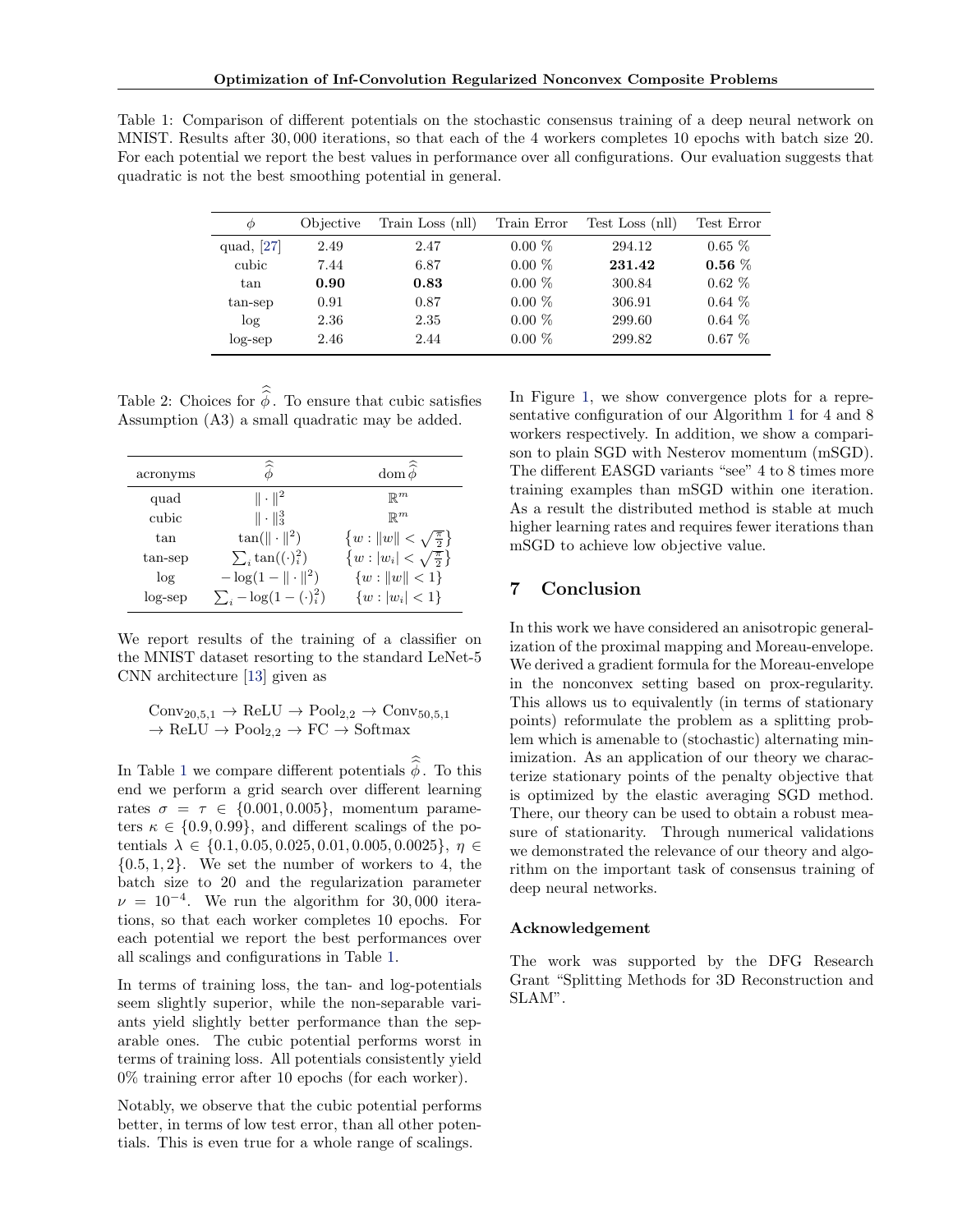#### <span id="page-8-0"></span>References

- [1] H. Attouch, J. Bolte, P. Redont, and A. Soubeyran. Proximal alternating minimization and projection methods for nonconvex problems: An approach based on the Kurdyka-Lojasiewicz inequality. Mathematics of Operations Research, 35:438–457, 2010.
- [2] A. Auslender. Optimisation: Méthodes Numériques. Masson, 1976.
- [3] H. H. Bauschke, J. M. Borwein, and P. L. Combettes. Bregman monotone optimization algorithms. SIAM Journal on Control and Optimization, 42(2):596–636, 2003.
- [4] H. H. Bauschke and A. S. Lewis. Dykstras algorithm with Bregman projections: A convergence proof. Optimization, 48(4):409–427, 2000.
- [5] D. P. Bertsekas and J. N. Tsitsiklis. Parallel and Distributed Computation: Numerical Methods. Prentice-Hall, Inc., Upper Saddle River, NJ, USA, 1989.
- [6] J. Bolte, S. Sabach, and M. Teboulle. Proximal alternating linearized minimization for nonconvex and nonsmooth problems. Mathematical Programming, 146(1-2):459–494, 2014.
- [7] Y. Censor and S. A. Zenios. Proximal minimization algorithm with D-functions. Journal of Optimization Theory and Applications, 73(3):451–464, 1992.
- [8] P. Chaudhari, A. Oberman, S. Osher, S. Soatto, and G. Carlier. Deep relaxation: partial differential equations for optimizing deep neural networks. Research in the Mathematical Sciences, 5(3):30, 2018.
- [9] P. L. Combettes and N. N. Reyes. Moreau's decomposition in Banach spaces. Mathematical Programming, 139(1-2):103–114, 2013.
- [10] Damek Davis and Dmitriy Drusvyatskiy. Stochastic model-based minimization of weakly convex functions. SIAM Journal on Optimization, 29(1):207–239, 2019.
- [11] A. L. Dontchev and R. T. Rockafellar. Implicit Functions and Solution Mappings: A View From Variational Analysis. Springer, New York, 2009.
- [12] E. Laude, T. Wu, and D. Cremers. A nonconvex proximal splitting algorithm under Moreau-Yosida regularization. In Artificial Intelligence and Statistics (AISTATS), 2018.
- [13] Y. LeCun, L. Bottou, Y. Bengio, and P. Haffner. Gradient-based learning applied to document recognition. Proceedings of the IEEE, 86(11):2278–2324, 1998.
- [14] C. Lescarret. Applications "prox" dans un espace de Banach. Comptes Rendus de l'Académie des Sciences de Paris Série A, 265:676–678, 1967.
- [15] A. S. Lewis, D. R. Luke, and J. Malick. Local linear convergence for alternating and averaged nonconvex projections. Foundations of Computational Mathematics, 9(4):485–513, 2009.
- [16] J.-J. Moreau. Fonctions convexes duales et points proximaux dans un espace Hilbertien. Comptes Rendus de l'Académie des Sciences de Paris Série A, 255:2897–2899, 1962.
- [17] J.-J. Moreau. Proximité et dualité dans un espace hilbertien. Bulletin de la Société Mathématique de France, 93(2):273–299, 1965.
- [18] P. Ochs. Local convergence of the heavy-ball method and iPiano for non-convex optimization. Journal of Optimization Theory and Applications, 177:153–180, 2018.
- [19] R. A. Poliquin and R. T. Rockafellar. Proxregular functions in variational analysis. Trans. Amer. Math. Soc., 348:1805–1838, 1996.
- [20] S. M. Robinson. Strongly regular generalized equations. Mathematics of Operations Research, 5:43–62, 1980.
- [21] R. T. Rockafellar. Convex Analysis. Princeton University Press, New Jersey, 1970.
- [22] R. T. Rockafellar and R. J.-B. Wets. Variational Analysis. Springer, New York, 1998.
- [23] I. Sutskever, J. Martens, G. Dahl, and G. Hinton. On the importance of initialization and momentum in deep learning. In International Conference on Machine Learning (ICML), pages 1139–1147, 2013.
- [24] M. Teboulle. Entropic proximal mappings with applications to nonlinear programming. Mathematics of Operations Research, 17(3):670–690, 1992.
- [25] P. Tseng. Convergence of a block coordinate descent method for nondifferentiable minimization. Journal of Optimization Theory and Applications, 109(3):475–494, 2001.